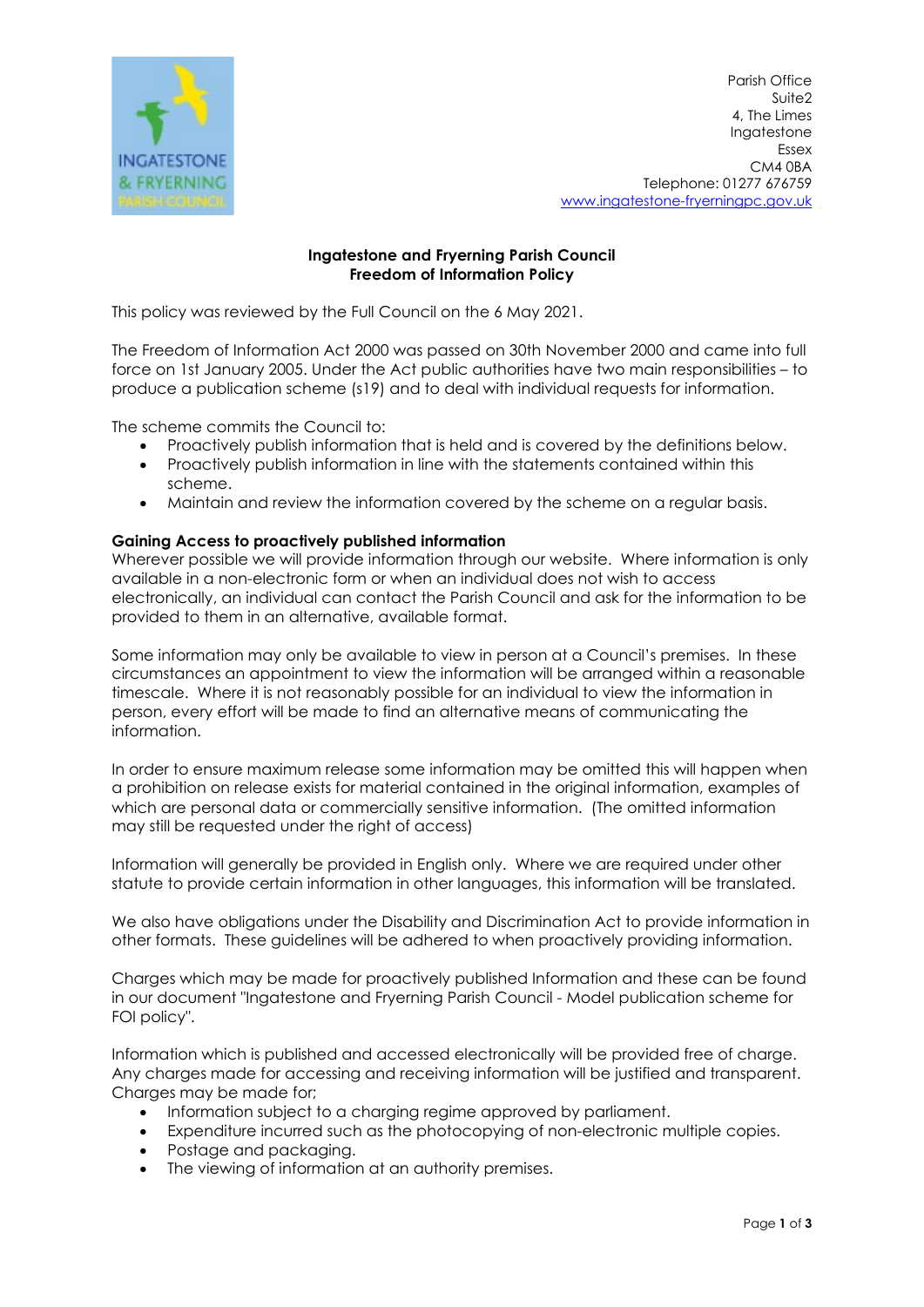If a charge is to be made, the individual will be informed of the charge and why it is to be incurred prior to the information being provided. Payment may be requested prior to release of the information.

# Promotion of access

We will ensure Parishioners are aware of the information we make readily available and that they may request information which is not provided for in the scheme.

We will provide our complaints procedures for an individual who is dissatisfied with the service or quality of routinely published information.

The classes are: -

#### 1. Who we are and what we do?

Organisational information, locations and contacts, constitutional and legal governance.

2. What we spend and how we spend it. Financial information relating to projected and actual income and expenditure, tendering, procurement and contracts.

#### 3. What our priorities are and how we are doing.

Strategy and performance information, plans, assessments, inspections and reviews.

#### 4. How we make decisions.

Policy proposals and decisions. Decision making processes, internal criteria and procedures, consultations.

- 5. Our policies and procedures. Current written protocols for delivering our functions and responsibilities.
- 6. Lists and Registers.

Information held in registers required by law and other lists and registers relating to the functions of the authority.

#### 7. The Services we Offer.

Advice and guidance, booklets and leaflets, transactions and media releases. A description of the services offered.

The classes of information will not generally include:

- Information the disclosure of which is prevented by law or exempt under the Freedom of Information Act.
- Information in draft form.
- Information that is no longer readily available as it is contained in files which have been placed in archive storage or is difficult to access for similar reasons.

# How to make a Freedom of Information Request

# 1. The Freedom of Information Act

The Freedom of Information Act gives you the right to ask any public sector organisation for all the recorded information they have on any subject. Anyone can make a request for information – there are no restrictions on your age, nationality or where you live.